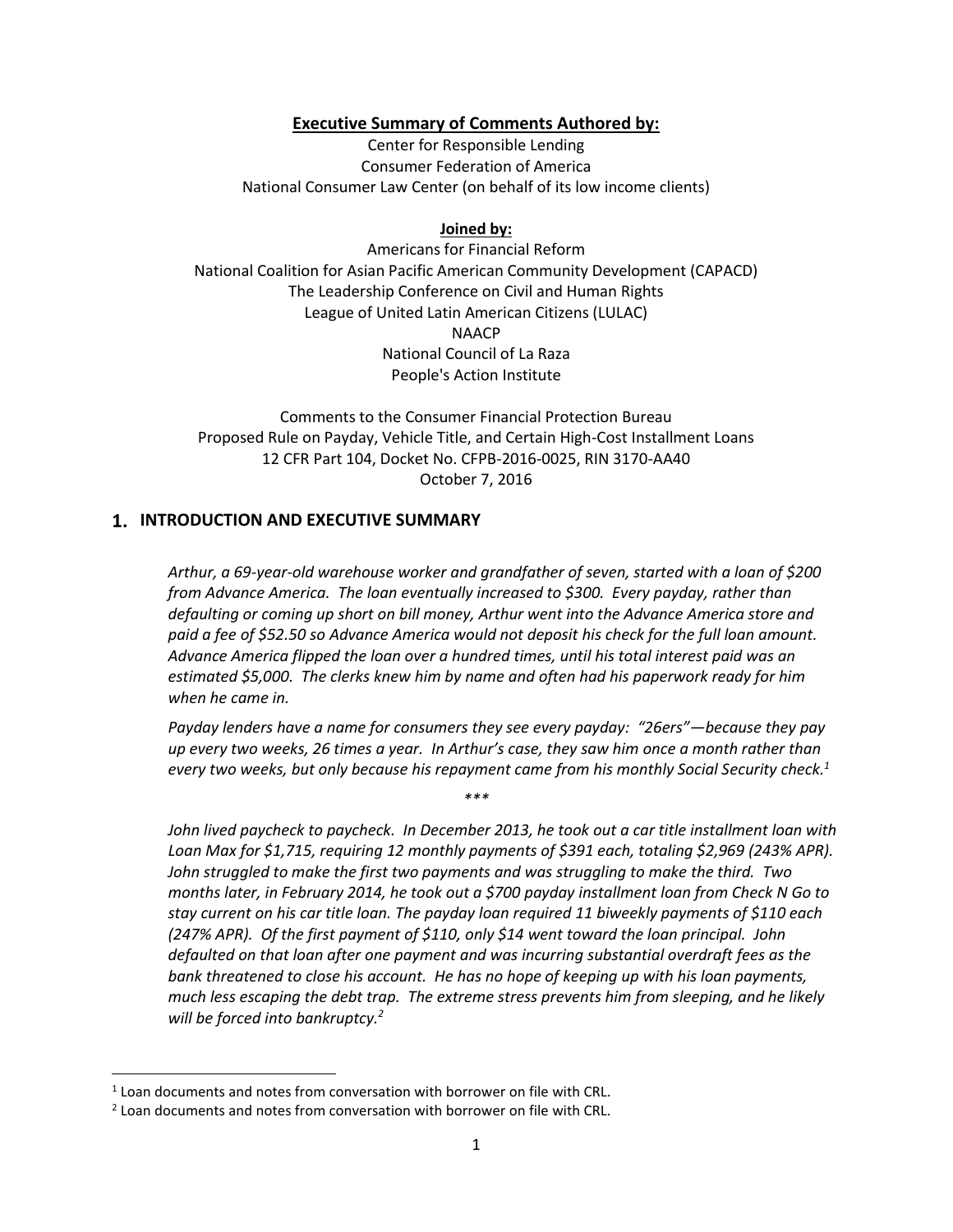#### **Introduction and Overview.**

 $\overline{\phantom{a}}$ 

The Consumer Financial Protection Bureau's (CFPB or the Bureau) proposed rule to address payday, vehicle title, and other certain high-cost installment loans marks the culmination of over four years of extensive information gathering and data analysis by the Bureau. We thank and commend the Bureau for this work, which has resulted in a robust record of evidence that strongly supports taking regulatory action to address unfair and abusive practices in this market.

As the Bureau's proposal makes clear, the record supports a rule rooted in the fundamental principle that lenders should make a reasonable determination that a borrower has the ability to repay a loan before making it. But the record also supports a stronger rule in several critical respects; indeed, it provides ample evidence that stronger protections are necessary to prevent unfair and abusive practices.

Our recommendations are informed by five principal evidence-based concerns. Together, these concerns form the lens through which we view each proposed provision. The Bureau shares these concerns, and yet we fear that they are not consistently assigned the weight they warrant.

### **First, unaffordable payday and vehicle title loans severely harm the communities we represent.** "Debt trap" has become a common way to describe these products, and appropriately so. Yet the label's prevalence must not desensitize us to the profound pain—financial, psychological, emotional that a debt trap inflicts upon one stuck in its grip. This harm can pervade *every aspect* of a person's finances, *every facet* of a person's life. Often, the person's family members experience the harm, too. The debt trap, in the words of those who have been there, is a "living hell."<sup>3</sup>

**Second, these markets are driven by unique and powerful misaligned incentives** between the borrower and the lender. The Bureau's comprehensive presentation of its extensive findings leaves no doubt that payday and vehicle title lenders routinely disregard a borrower's ability to repay because the combination of the loan's high cost and the lender's ability to extract or coerce repayment establishes the incentive to make unaffordable loans. Because the Bureau cannot generally address cost and does not propose prohibiting the extraordinary leverage these lenders have, the rule will not fundamentally alter that perverse incentive. So the substantive restrictions must be strong enough to protect borrowers despite that incentive.

**Third, any visible sign of borrower distress is strong evidence that a loan is unaffordable, due to three circumstances combined**: (1) the lender's ability to extract repayment; (2) the typical timing of the payment to coincide with the borrower's payday, ahead of the borrower's other obligations and expenses and when a borrower's funds are likely at their *highest*; and (3) the significant chance that the bank will pay the transaction, through overdraft, despite nonsufficient funds. Together, these mean that repayment does not mean affordability, and that a single sign of distress on a loan, like a bounced or late payment, is very often evidence of unaffordability. The Bureau recognizes these realities to varying degrees throughout the proposal, but several of its most critical proposed provisions are not fully consistent with them.

<sup>&</sup>lt;sup>3</sup> See, e.g., Williams, Diane S. "Getting Out of the Debt: Part 2 of a series." Public Employee Press, District Council 37. (Quoting a payday loan borrower who asked not to be identified.) [http://www.dc37.net/news/pep/3\\_2012/420\\_payday\\_loan.html.](http://www.dc37.net/news/pep/3_2012/420_payday_loan.html) Additional examples on file with CRL.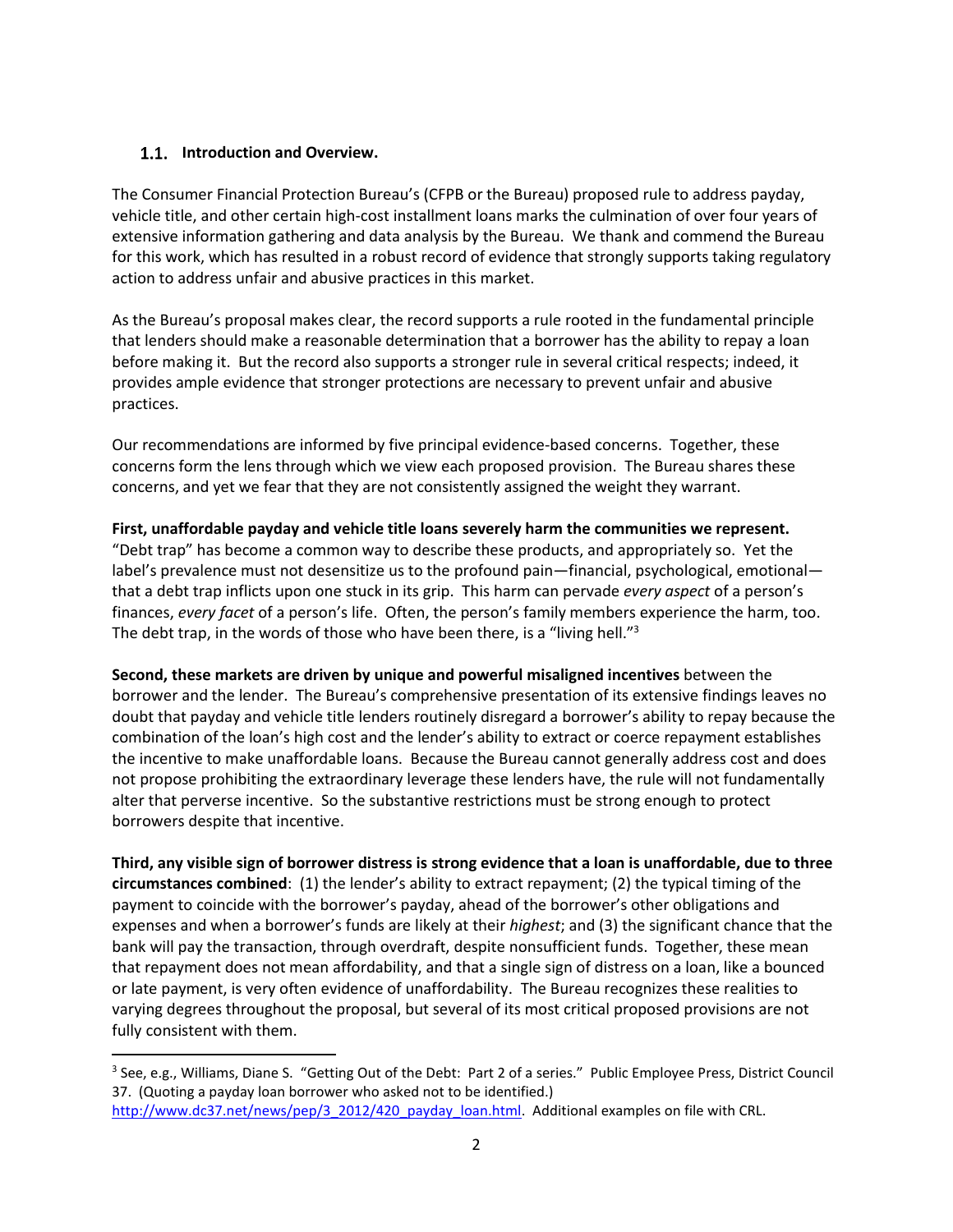**Fourth, lenders are shifting both their short-term loan practices and their short-term loan borrowers to longer-term loans**. Short-term borrowers are typically more financially distressed than today's longer-term borrowers. This shift means that tomorrow's longer-term loans carry even greater risk of harm than today's longer-term loans do, warranting more protective rules in that market than the Bureau has proposed.

**Fifth, as the Bureau also finds, payday and vehicle title lenders have proven themselves, time and**  again, shrewd evaders of law and regulation.<sup>4</sup> The only rational expectation is that these lenders will aim to respond to this rule no differently, and indeed there is already evidence to support this expectation. Thus, the proposal must do more to anticipate and prevent predictable evasions. Lenders may object to the complexity of the rule. But attention to detail and to possible evasions is necessary to provide clarity as to what is expected and what is not permitted in an industry that cannot be expected to comply with the spirit of the rule.

**Finally, many states do not permit high-cost payday or vehicle title loans at all, enforcing comprehensive state interest rate limits.** The CFPB recognizes in its proposal that these interest rate limits, which the Bureau lacks the authority to establish, provide stronger protections than the protections provided by the proposed rule. The Bureau must take great care to avoid putting those strong state laws at risk, even as it seeks to curb abusive and unfair practices in states with little or no protection in place.

With this backdrop, we highlight our highest-priority recommendations, with more detail provided in the remainder of this executive summary:

- **Broader coverage of these high-risk loans, without exclusions or exceptions that lenders will game.** All high-cost loans with leveraged payment mechanisms or other security that coerces repayment should be included. An ability-to-repay determination should be required for all covered loans. Exceptions such as those for credit cards and student loans should be eliminated or narrowed.
- **A meaningful ability-to-repay standard that measures a borrower's actual ability to repay the loan without reborrowing while meeting other expenses.** Lender discretion must be reduced. Loans longer than six months must have an especially robust cushion for income and expense volatility. Any lender with portfolio-wide defaults over 10% should be more highly scrutinized, and high rates of delinquencies or reborrowing should not be tolerated even if they are similar to those of other high-cost lenders.
- **Effective restrictions to prevent flipping of short- or longer-term loans and perpetuation of debt traps.** Borrowers need at least 60 days to recover from the impact of a balloon payment, not just 30. *All* "short"-term loans should be limited to 90 days of indebtedness per year. Each advance on a short-term open-end loan should be treated as a new loan. For longer-term loans, much stronger rules are needed to prevent strings of unaffordable refinancings. A presumption of inability to repay should apply to refinancings before the consumer has made substantial progress in repaying the existing loan (i.e., 75% of principal) and if, in the previous 90 days, the

l

<sup>4</sup>An exception is a fee-inclusive interest rate limit of around 36%, which lenders have not been able to evade, but which the Bureau lacks the statutory authority to establish.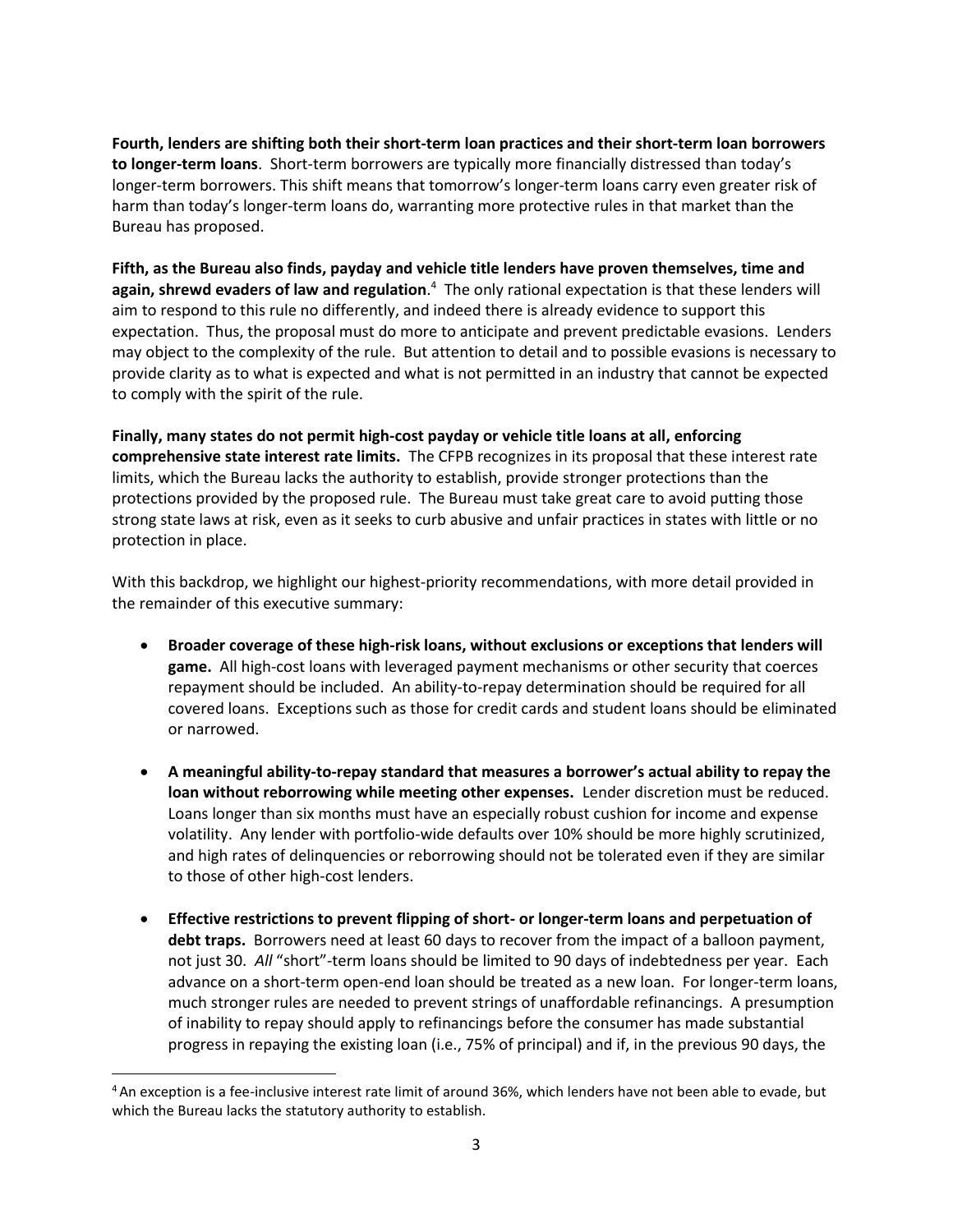borrower was late, had a failed payment transfer, expressed inability to pay any key expense, if the lender's payment authorization was revoked, or if the credit report shows new delinquencies since the prior loan. Exceptions to the presumption of inability to repay should be removed for loans with smaller payments and for loans with a lower APR, unless the total dollars due on all new payments is lower than the remaining payments on the original loan.

- **Stronger protections against the collateral consequences of unaffordable loans**. Payment authorization should be revoked after a single failed transfer. If the requirement of two consecutive failures is retained, failures in two consecutive months should trigger the revocation, regardless of intervening payments collected, as should any three failures in any 12 month period.
- **More support to protect consumers from illegal loans.** The CFPB should provide that making or collecting a loan that exceeds state usury rates is an unfair, deceptive and abusive practice. A payment authorization taken for an illegal loan should be viewed as unauthorized under Regulation E, and any attempt to collect such a payment should be deemed an abusive debt collection practice.

# 1.2. Summary of Recommendations.

# **The Scope of the Rule is Appropriately Broad But Should Be Broader.**

The scope of the rule is essential to its success. Payday lenders have proven themselves adept at evading the scope of rules designed to cover them. The proposed scope is strong in that it applies to high-cost payday and car title loans regardless of how large they are or how long their stated term is, and it applies regardless of a lender's status as a government-insured depository institution or a tribe. But in other respects, the scope of the rule is significantly narrower than the evidence suggests it should be, and we urge the Bureau to broaden it accordingly. We make the following recommendations:

- The scope appropriately applies regardless of loan term, size, or issuer.
- Vehicle title loan coverage should not depend on whether the title is a "condition" of the loan.
- *All* high-cost loans with leveraged payment mechanisms or vehicle titles should be included. Lenders will game a rule limiting coverage to mechanisms obtained within 72-hours. Alternatively, the rules should apply to any lender that has obtained a leveraged payment mechanism from at least 25% of its borrowers.
- The 36% fee-inclusive APR must include all ancillary products, and regardless of when their cost is incurred.
- The term "leveraged payment mechanism" should be defined more broadly:
	- $\circ$  Payroll deduction loans should be included whether the payroll deduction is "voluntary" or not.
	- o Loans where the lender retains the right to garnish wages should be covered.
	- o We agree that coverage should not be limited to repayment tied to payday.
- Certain proposed exclusions from scope should be eliminated or narrowed to prevent foreseeable evasion:
	- $\circ$  The exclusion for credit cards should be eliminated or narrowed to lower-cost mainstream credit cards, consistent with the MLA approach.
	- o The exclusion for pawn loans should be narrowed.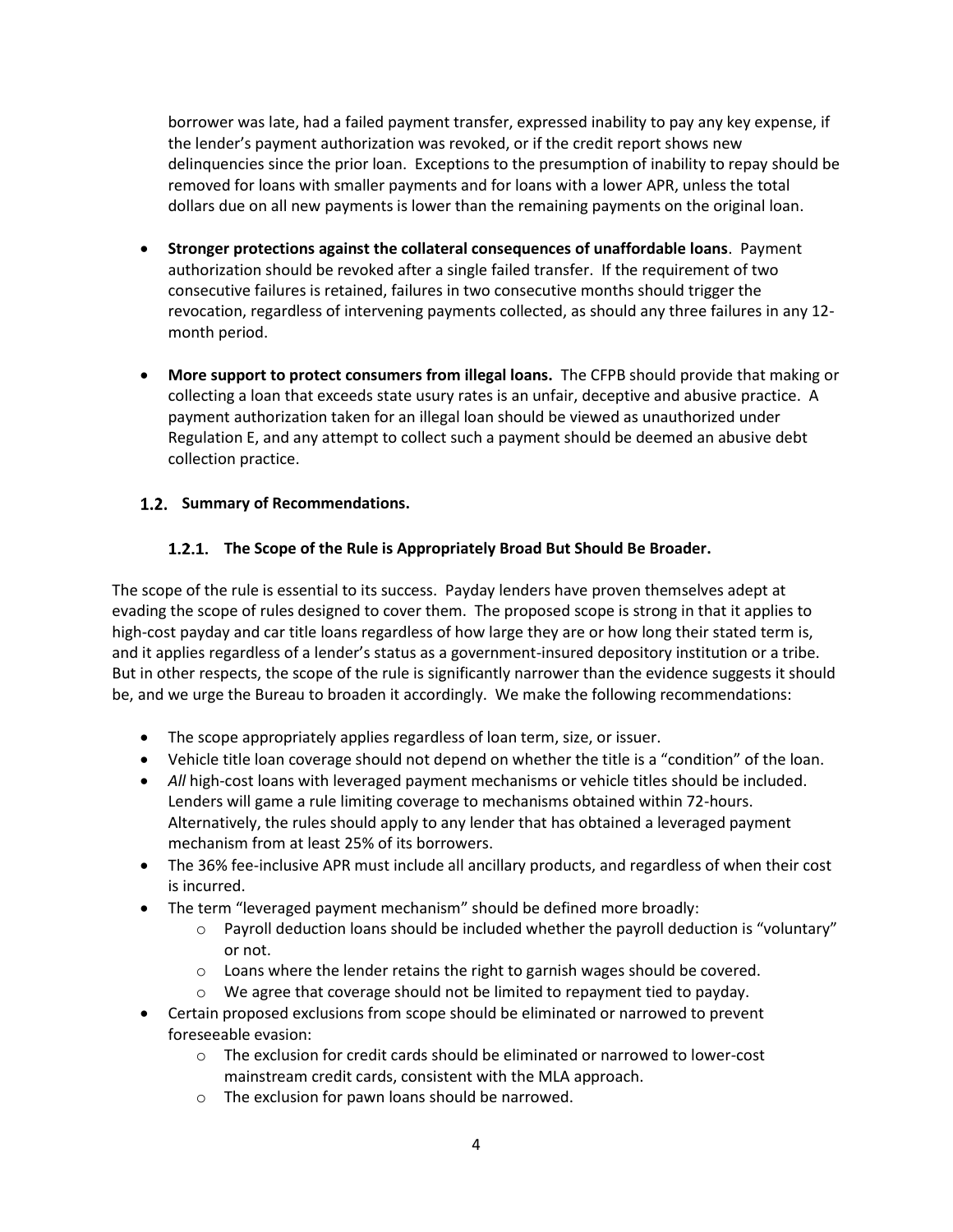- $\circ$  The exclusion for overdraft lines of credit should be eliminated or narrowed.
- o The exclusion for student loans should be eliminated.
- High-cost loans secured by personal property should be covered, consistent with the longstanding FTC Credit Practices Rule.
- In addition, any high-cost loan should carry an ability-to-repay requirement.

### **The Ability-to-Repay Determination Requirements Must Be Significantly Strengthened.**

The Bureau has proposed (with some exceptions) that lenders be required to make a "reasonable determination" of the borrower's ability-to-repay before making a covered loan based on the borrower's income and expenses. We strongly support this residual income approach as most appropriate for the typically lower-income, financially distressed borrower. But we fear that the details of the test leave substantial risk of unreasonable ability-to-repay determinations passing as reasonable.

We evaluate the proposed ability-to-repay test in light of three key factors, among others: (1) virtually every loan covered by this rule is a high-risk loan with extraordinary potential to inflict substantial harm on consumers; (2) lenders lack the incentive to determine ability-to-repay in light of a borrower's other obligations and expenses, given that their super-lien position and high costs will persist under the rule; and (3) many covered lenders have always relentlessly trapped borrowers in unaffordable debt and evaded laws designed to stop them from doing so.

Put another way, the evidence strongly supports that the rule should approach lenders' interest in making genuinely affordable loans, which allow borrowers to meet other obligations and expenses, with great caution. Covered lenders cannot be given the discretion or flexibility that might be appropriate in other regulations.

Relatedly, we expect that lenders will routinely manipulate any provision permitting reliance on borrower self-certification or borrower statements in their efforts to make unaffordable loans. So we oppose, under any circumstances, permitting **borrower certifications** or statements to result in projections of higher income, or lower obligations or expenses, than reliable third-party evidence supports. With that context, our recommendations follow.

We strongly support the requirement that income and major financial obligations be verified using verification evidence. Departures from verification evidence that result in higher income or lower obligations should not be permitted except, in very rare circumstances, with other reliable third-party evidence—not consumer statements.Major financial obligations should generally include payments due on **delinquent debt** that appears on the credit report or registered information system (RIS) unless there has been no activity for at least **365 days**. Claims that a consumer has only a partial responsibility for **joint obligations,** other than for rental housing, should be permitted **only with verification evidence**.

With respect to rental housing:

- Rental housing should generally be required to be verified using **verification evidence**. In the limited circumstances when verification evidence is not available, the greater of a **reliable locality-based proxy** or borrower statement should be used.
- To assume **shared housing,** lenders must obtain verification evidence or other reliable thirdparty evidence of the shared arrangement. In addition, supervision guardrails should be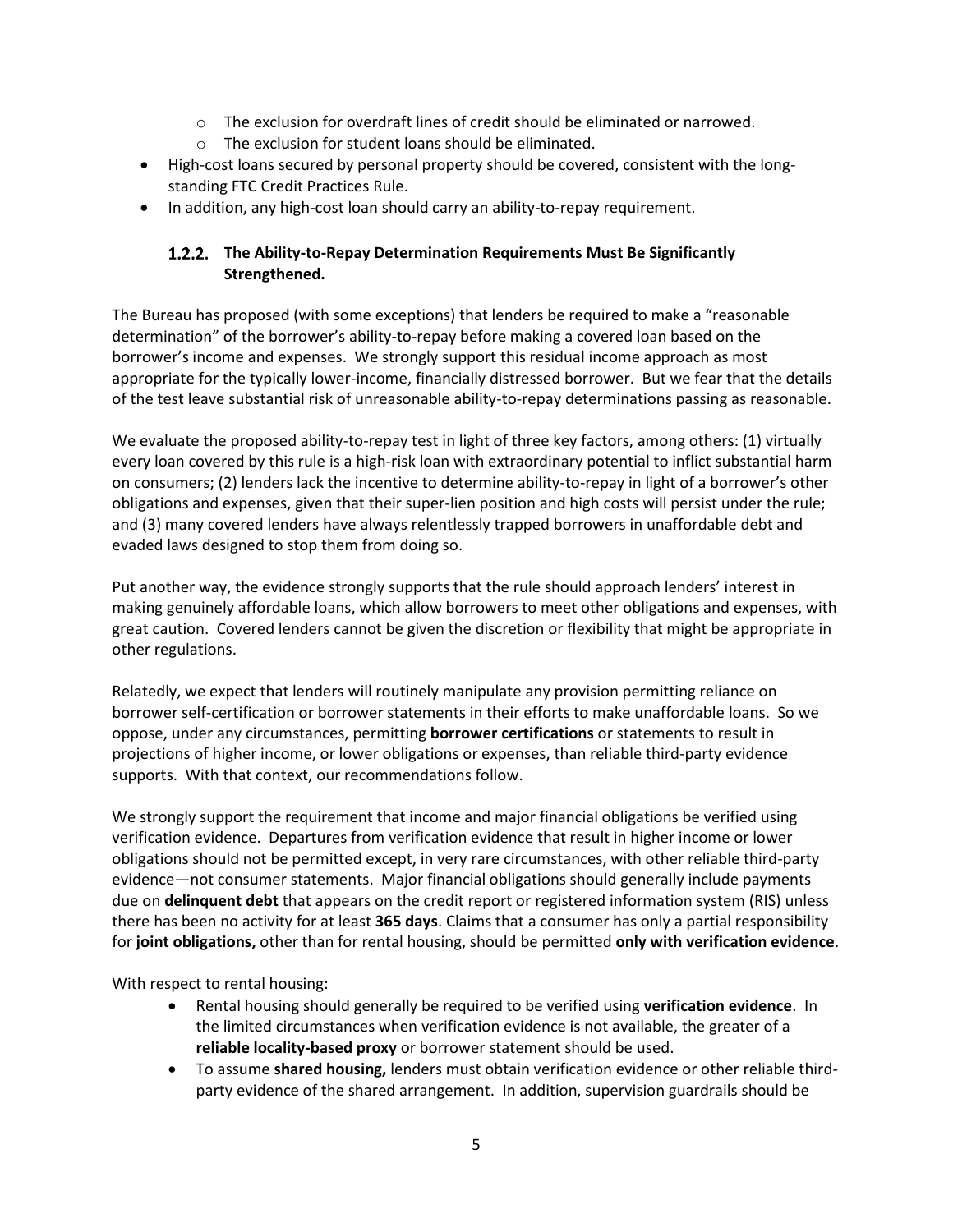established to protect against an unreasonable volume of shared housing in a lender's portfolio.

 At the very least, on any loan where there is a **presumption of inability to repay, and on a second refinance** of a longer-term loan, verification evidence of rental housing should be required in every case. Shared housing in these scenarios should be the greater of that indicated by reliable third-party evidence or a reliable locality-based estimate.

**Basic living expenses** should not be defined narrowly and unrealistically as only those that are deemed strictly **"necessary**," a term lenders will exploit. Instead, basic living expenses should include all **"typical expenses"** based on income, location, and household size. The examples of "reasonable methods" for projecting basic living expenses should be strengthened:

- With respect to a statistical survey approach, use of a **well-researched government survey**  is the preferable approach**.**
- Analysis of **checking account activity** should be included more explicitly as a "reasonable method" **and encouraged.**
- Projections based on statistical data other than government data or based on **"other reliable methods"** should be subject to heightened scrutiny. The method must actually predict expenses, not just collection success.

The examples of "unreasonable methods" of predicting basic living expenses must be strengthened. They must not:

- set the bar too low;
- suggest that a flat percentage of income approach is appropriate no matter how low the family's income or how large the household; or
- provide that the reasonableness of an expense projection can be determined by comparing loan performance to that of similar lenders making loans to similarly situated consumers.

More specificity should be added on the requirement to consider information known to the lender, including a duty to consider:

- Information on the **credit report and registered information system (RIS)** reflecting delinquencies or defaults on covered loans, other forms of credit or debt obligations, or basic living expenses within the past year.
- **A pattern of reborrowing** is information known to the lender that should require consideration.

**Short-term open-end loans** are virtually always evasion products and should be regulated as such. Each advance on a short-term open-end loan should be treated as a new loan subject to its own ability-torepay determination.

### **In addition, all high-cost loans should carry an ability-to-repay requirement.**

### **Reasonable Ability-to-Repay Determinations Require Objectively Low Defaults, Delinquencies and Reborrowing.**

We strongly support the Bureau's emphasis that a reasonable ability-to-repay determination must be evaluated not only by looking at the lender's front-end determination but also by looking at back-end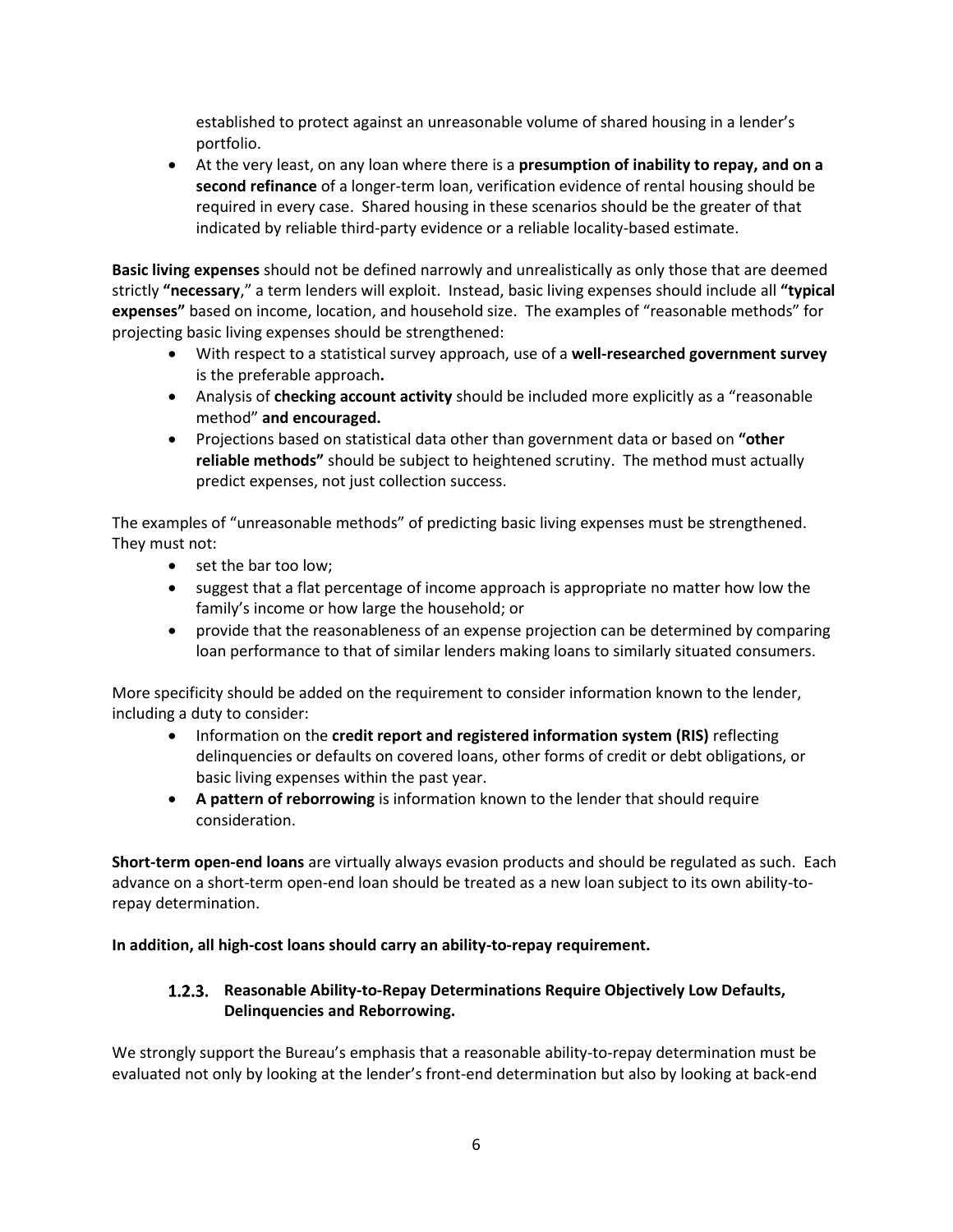performance metrics for the lender's portfolio. As the Bureau notes, the aim of this rule is not just "procedural" requirements but success at achieving ability to repay.

The rule should require that lenders design their products, policies, and practices so that the vast majority of a lender's borrowers **actually, in practice, are able to repay** their loans while meeting other expenses without reborrowing. The elements of "while meeting other expenses" and "without reborrowing" should be incorporated more explicitly in the rule.

The success of an ability-to-repay determination should be measured **objectively**, not relative to the performance of other high-cost lenders. It should also be assessed using a number of metrics that indicate high numbers of struggling borrowers.

First, the CFPB should scrutinize closely any lender that has **default rates above a threshold rate**; we **recommend 10%**. The standard should be 5% or even lower for auto title loans and payroll deduction loans, which have extraordinarily little incentive to determine ability-to-repay and inflict especially severe harm upon default.

Second, if a lender's default rates exceed those levels—and even if they do not—the CFPB should consider a variety of factors to assess whether the lender is failing to make reasonable determinations of ability-to-repay. These factors include:

- Rates of late payments and delinquencies;
- Failed payments;
- Reborrowing;
- Loans requiring large payments relative to income; and
- The extent to which the lender achieves repayment only due to aggressive debt collection practices.

Both the level of unaffordable loans and the harm from those loans, should be factors in assessing whether the lender is engaging in unfair, deceptive or abusive practices. Harm includes the cost of unaffordable loans that consumers are burdened with and also the impact of particular debt collection practices.

### **Proposed Anti-Flipping Requirements Could Still Permit Harmful Long-Term Indebtedness in Short-Term Loans.**

The proposed rule would permit lenders to continue putting borrowers into a more than ten "shortterm" loans in a 12-month period, without ever triggering a presumption of inability to repay. That is a red flag about the weaknesses of the proposal. This is largely due to two significant shortcomings addressing repeat lending: (1) the lack of a limit on the cumulative days of annual indebtedness; and (2) the use of only 30 days as the relevant time period to determine what constitutes a renewal/reborrowing/refinance after a short or balloon-payment loan.

### *All* **short-term loans should be limited to 90 days' indebtedness and six loans in a 12-month period.**

The rule recognizes that an upfront ability-to-repay determination is not sufficient to ensure that borrowers do not get stuck in unaffordable loans; thus, it establishes the presumptions framework as well as a hard cooling-off period after three consecutive loans. While we support this approach generally, payday and vehicle title lenders' rich history of debt trap lending and of evading efforts to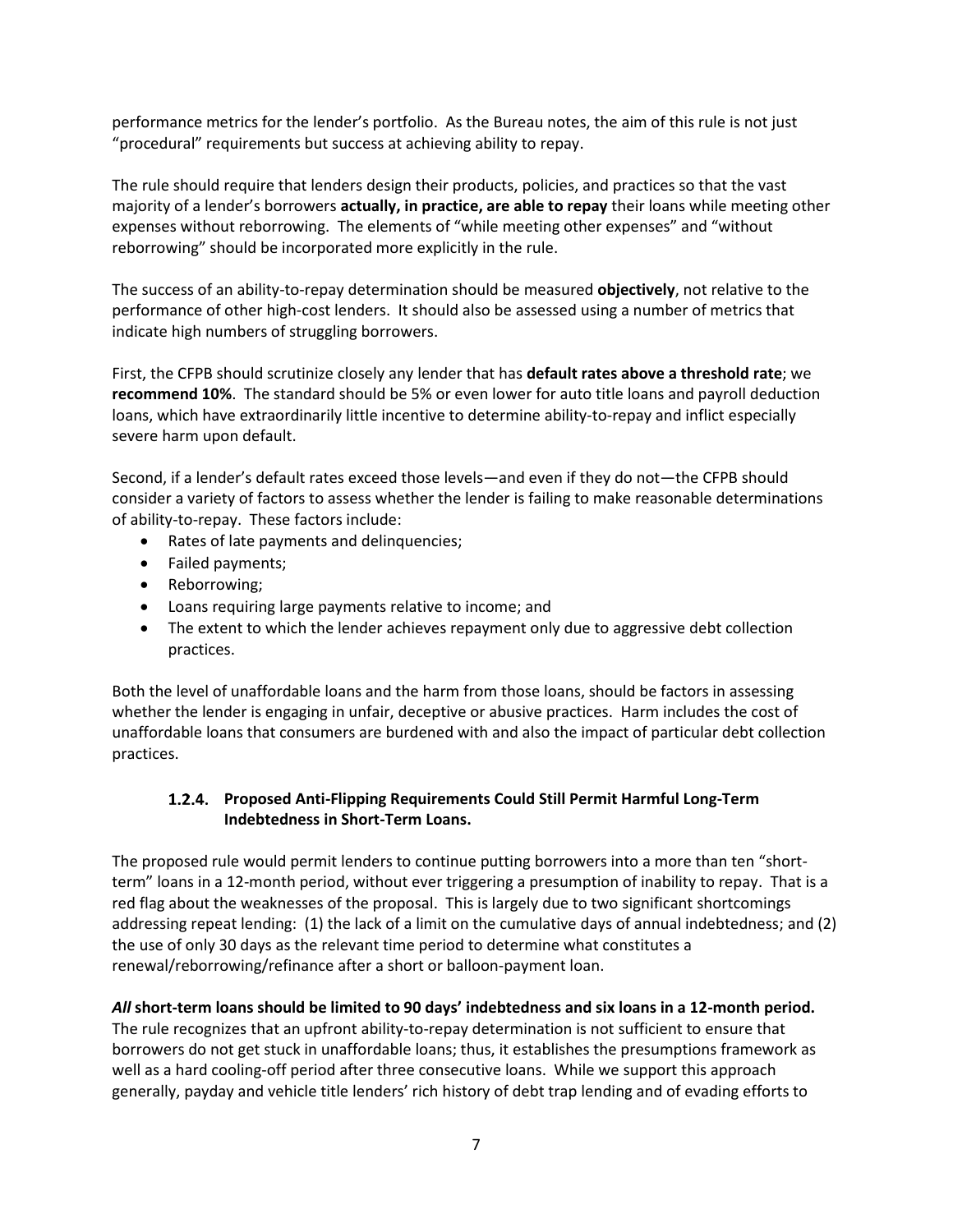stop it warrant a fixed outside limit. A 90-day limit has longstanding precedent in FDIC guidelines. A limit of six loans has precedent in the FDIC and OCC's bank payday lending guidance as well as in some state laws. This is a necessary and well-founded protection, with more evidence in favor of including it than excluding it.

**Loan sequences should encompass loans made within 60 days of a prior loan, not 30.** With a 30-day time period, the Bureau aims to capture a typical expense cycle. But as the evidence we present shows, payday and vehicle title borrowers are likely to have expense cycles significantly longer than 30 days and to need longer than 30 days to recover from the impact of a short or balloon-payment loan. Thus, a 30 day period puts them at significant risk of receiving unaffordable loans on a repeat basis. While most reborrowing today happens in less than 30 days, that is only because it is permitted under today's rules. If the presumption of unaffordability expires after 30 days, lenders will encourage reborrowing at the 31+ day mark, consistent with how they have historically treated cooling-off periods at the state level.

We strongly support loan flipping rules not only for short-term loans but also for longer-term balloon payment loans. But the **definition of balloon payment** should include any payment more than **10% greater** than any other payment, **instead of 200% greater.** We expect this provision as drafted will be evaded. This definition is rooted in mortgage precedent, but state consumer installment laws are the more appropriate precedent, and they support a far broader definition.

In addition, to guard against short-term loan flipping:

- The exception from a presumption of unaffordability for a loan with **smaller payments** should be **eliminated.**
- The duty to consider the impact of **"outstanding loans"** should be expanded to trigger a presumption of unaffordability for defaults in the past 365 days (not 180), and lenders should be prohibited from making a loan if their own loan to the borrower is in default (i.e., +120 days delinquent).
- The presumption of unaffordability should be rebuttable only with **verification evidence.**
- The **prohibition after consecutive loans** should (1) apply after the second consecutive loan, rather than the third; (2) be extended from 30 to 90 days; and (3) apply to any combination of balloon-payment loans whether short-term or longer-term.
- The prohibition after a short-term exemption loan should be extended to **60 days.**
- The proposed **bridge loan requirements** should include all non-covered loans and should reset, rather than toll, the presumption period.
- The rule must close a large loophole that permits flipping through a **short-term open-end line of credit.** Any advance that must be substantially repaid in full within 45 days should be treated as a new loan subject to short-term closed-end flipping rules.

### **An Exemption from Ability-to-Repay for Any Covered Short-term Loans Will Permit Substantial Harm.**

We categorically oppose the exemption from an ability-to-repay requirement for certain short-term loans. There is ample precedent for finding that lending without regard to ability-to-repay is abusive and unfair. Yet we are aware of no precedent for exemptions from that standard similar to those the Bureau has proposed, particularly with respect to short-term loans.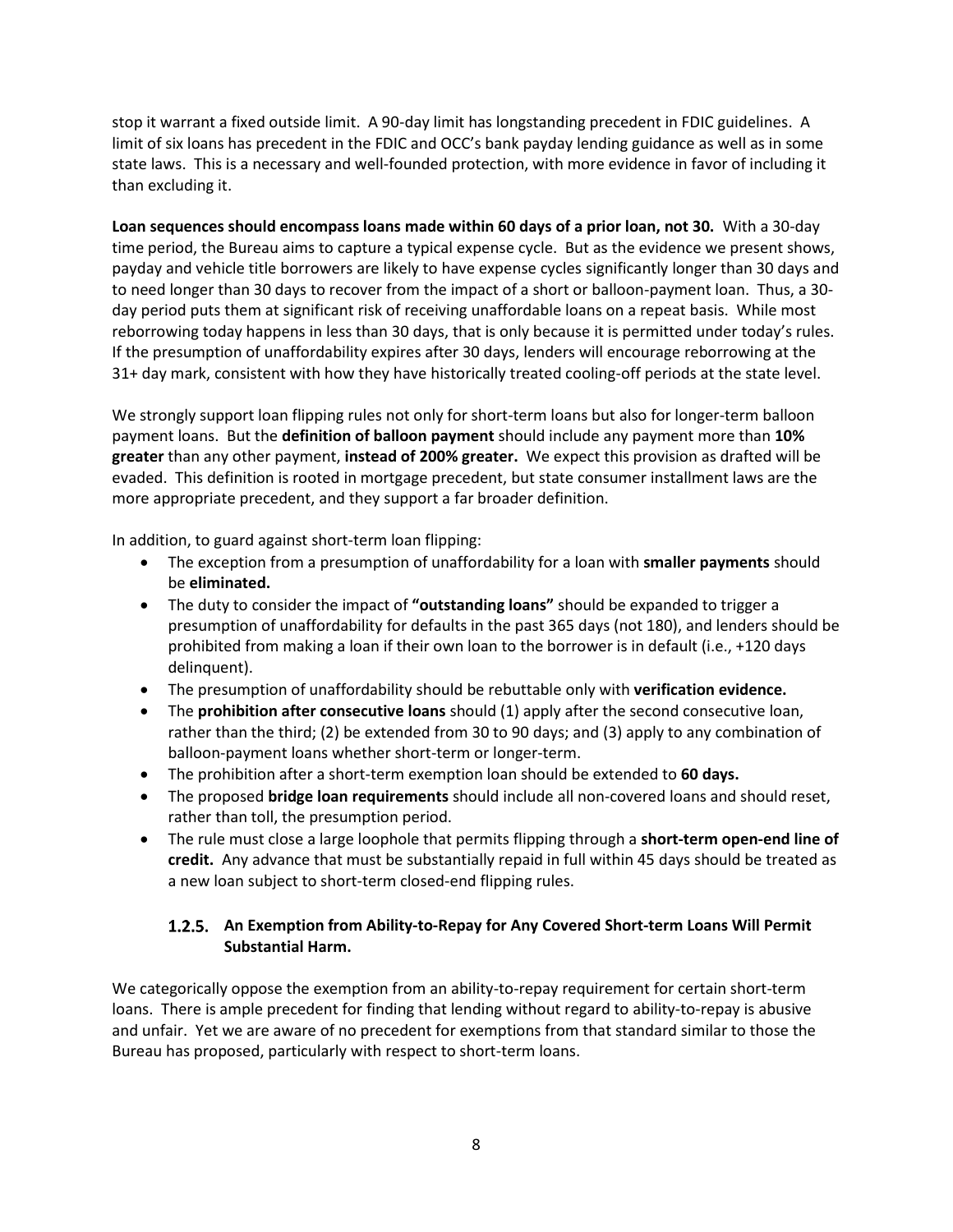If a loan has a cost of \$15 per \$100, the exemption would permit three consecutive bi-weekly payments averaging \$217 each; at a price \$25 per \$100, the payments would average \$250. All the data on shortterm payday loans of which we are aware **strongly suggest that these payments will typically be unaffordable**. These data include several studies and analyses, including the Bureau's online payments study, finding that relatively smaller payments are often unaffordable for payday borrowers.

In addition, the Bureau's offered justification for this exemption is unpersuasive in light of other findings central to the rule as a whole. For example, the Bureau generally shows clear appreciation for the difficulty significant payments in short order may pose. It also acknowledges the harm caused by even a relatively short series of short-term loans.

Moreover, the suggestion that, even without an ability-to-repay requirement, lenders will have incentive to screen out borrowers without the ability-to-repay is unconvincing. So long as lenders can collect on payday, borrowers' true ability to repay is not of interest to high-cost lenders.

We support that this exemption has not been provided for vehicle title loans, while noting that the most logical conclusion drawn from the Bureau's rationale for why it has excluded vehicle title loans from the exemption is that there should be no exemption for any loans at all.

The following elements of the exemption make it particularly harmful:

- The first loan in a series as high as \$500;
- A loan sequence/reborrowing construct that permits excessive unaffordable lending:
	- $\circ$  Permitting six \$500 loans in 12 months if lenders game the insufficient 30-day reset period. A stepdown on every loan within 12 months would be most appropriate.
	- $\circ$  The insufficient 30-day period between a covered (short- or longer-term) balloon loan with an ability-to-repay requirement and a short-term exemption loan;
	- o Permitting two series of three consecutive unaffordable loans is particularly unwarranted.
	- $\circ$  A limit of six loans and 90 days is too high, particularly considering it permits additional short-term covered loans outside the exemption.
- The lack of an income verification requirement encourages lax lending and will prevent the Bureau from having supervisory data it should have to analyze lending under the exemption.

### **Longer-Term Loans Warrant Enhanced Underwriting.**

High-cost longer-term loans pose particularly high risk of harm to consumers, including particularly high risk of inability to repay. Longer-term loans are not only longer by definition; they are likely to be even longer than the sequences of short-term loans. Longer-term loans are also likely to be much larger. The larger size combined with the longer term make the costs and potential harm much higher. The longer term also increases the risks of both default and collateral harms.

In some ways, the Bureau clearly recognizes these risks, but we fear that in others the proposal does not sufficiently account for them. Particularly concerning are the Bureau's statements that payday lenders can simply move borrowers into longer-term high-cost loans (as permitted by state law) with smaller, purportedly more affordable payments. These statements risk understating the difficulty many borrowers will have *sustaining* payments—even smaller ones—over time. Stronger substantive provisions must more fully recognize that challenge.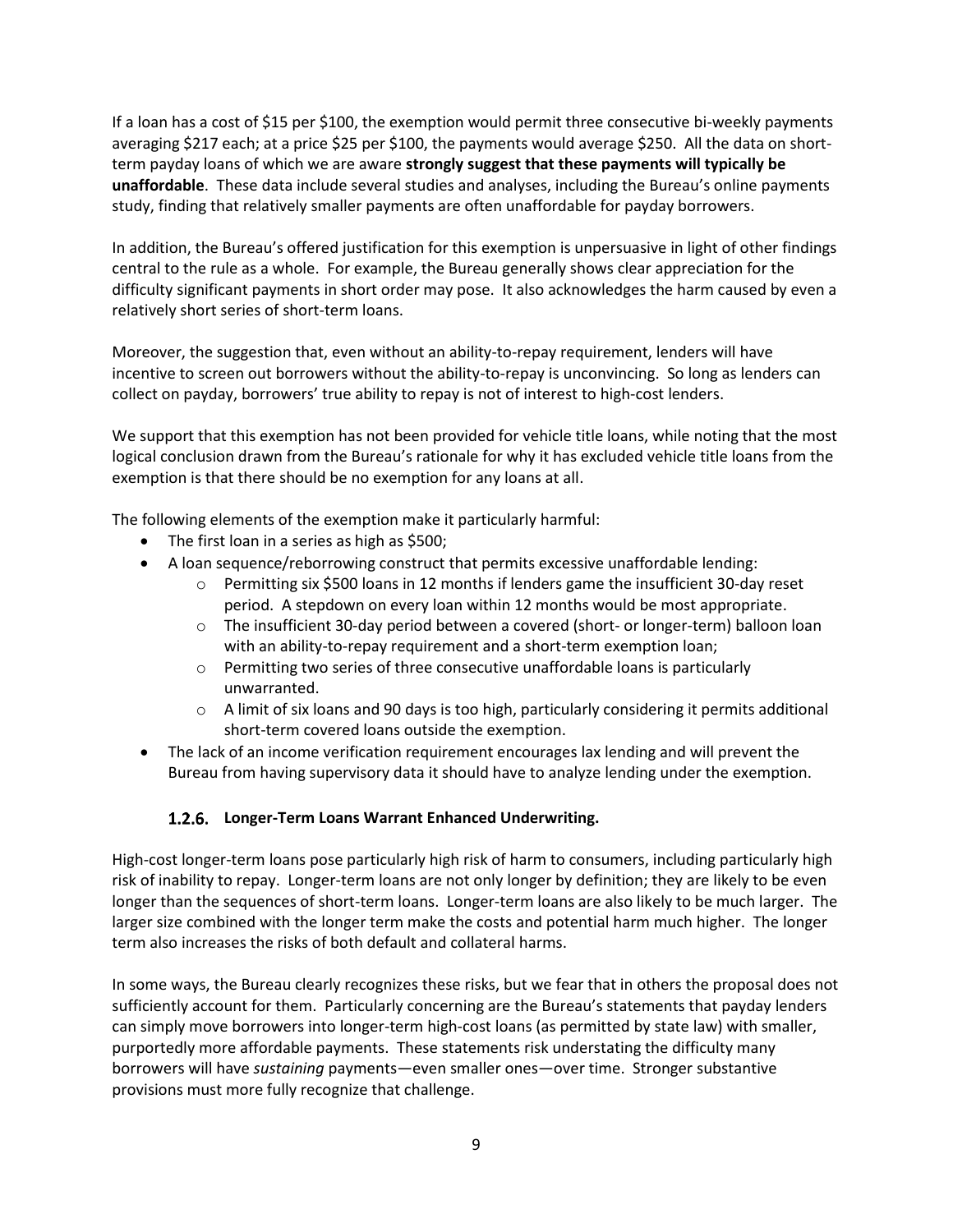Lenders are already shifting to longer-term loans and are pushing for state legislative authorizations for longer-term high-cost loans. In addition, we discuss that evidence suggests that tomorrow's longerterm market will look more like the short-term market than it does today. Short-term covered loan borrowers are even more distressed than longer-term borrowers, and they are the longer-term borrowers of tomorrow.

The harm of longer-term loans must be addressed both with an appropriate ability-to-repay determination and, as addressed in the following section, adequate protections against refinancings that mask inability to repay. Our recommendations on the ability-to-repay determination are discussed below; we discuss refinancings in the following section.

We strongly support requiring a cushion to account for the significant income and expense volatility that should be expected over the course of a longer-term loan. But we urge the following to make the requirement more meaningful:

- Provide that the **"term of the loan"** for determining a cushion includes the actual loan term and the anticipated period by which **refinancings will extend** the original term.
- Require lenders to consider not only volatility experienced by similarly situated consumers, but also other clear indicators of volatility for the particular borrower, including **a credit report showing delinquencies** within the past year.
- Prohibit a cushion of zero and require consideration of seasonal fluctuations.
- For loans longer than six months:
	- o Require a cushion based on a **lookback the length of the loan term.**
	- o In the alternative, require an additional income **cushion of at least 25%**, a common measure of income volatility.
- When verifying income and major financial obligations, require a **lookback the length of the loan term.**
- Longer-term **balloon loans s**hould be required to be underwritten for **60 days following the last payment**, not 30 days.
- For **open-end lines of credit:**
	- o Require **a new determination** before **increasing** a line of credit, and also after 180 days, as proposed.
	- o Require lenders to **assume that an indefinite line of credit will be repaid in full within 180 days**, as proposed.
	- o View certain new advances as a refinancing (discussed below).

# **Restrictions on Refinancing Longer-Term Loans Are Far Too Weak.**

The debt trap caused by unaffordable longer-term loans gets deeper and longer yet when loans are refinanced. Yet the proposed rule's approach to refinancings of longer-term loans is one of the weakest parts of the proposal. Without strengthening, it is likely to permit serial refinancings of these loans that compound and mask the borrower's inability to afford the loan. Weak treatment of refinancings also seriously undermines the rule that lenders must ensure that borrowers have enough residual income to cover basic expenses, and to weather non-catastrophic income dips and expense shocks over the course of the loan, without reborrowing.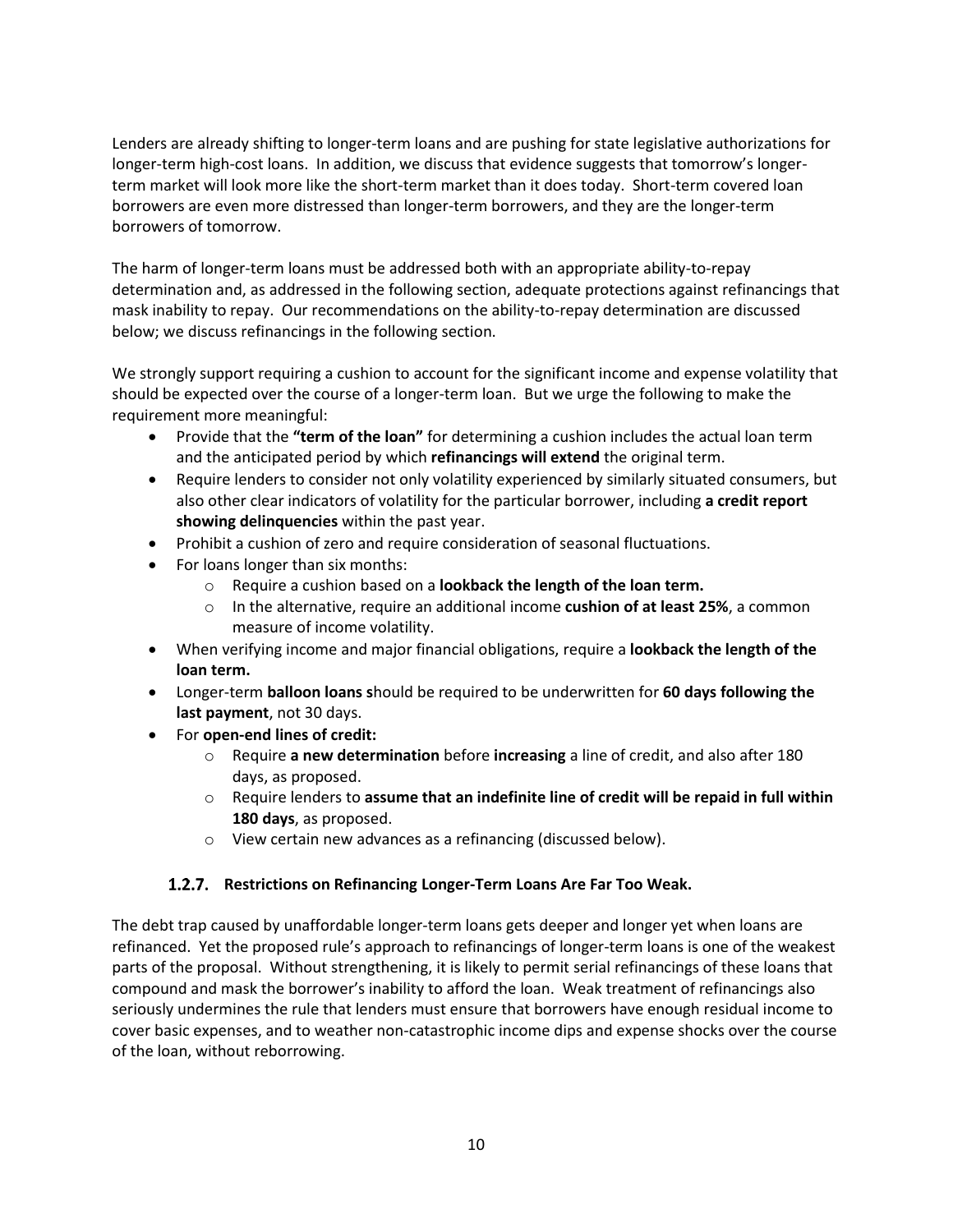Proposed section 1041.10 imposes a presumption on inability to repay in certain reborrowing scenarios and sets the standards for rebutting that presumption. Making a new longer-term loan is prohibited within 30 days of a short-term exemption loan, a provision we strongly support.

The standards in this section are critical to the success of the rule and to compliance with a meaningful ability-to-repay standard. Even if a loan is required to be underwritten based on the highest payment, weaknesses and uncertainties in the ability-to-repay standard may result in unaffordable loans. Refinancing of longer-term loans can mask inability to repay and cause consumer harm just as it can for short-term loans. Consequently, we support the additional protections set forth in this section.

In general, the presumptions for new loans made within 30 days of an underwritten balloon-payment loan are appropriate. However, the presumption period should run 60 days to better capture a typical expense cycle for financially distressed borrowers and to better enable consumers to recover from a balloon payment. A 60-day period is especially critical when a lender is moving a consumer from a balloon-payment loan to a longer-term loan, where there are **fewer limits** on bait-and-switch to **longterm debt**. In addition, we strongly oppose the proposed exemption that would permit a new loan immediately following a balloon loan, without a presumption, if the new loan has substantially **smaller payments, unless it also has lower total dollar costs**. That will encourage weak underwriting of balloon loans and bait-and-switch tactics to move consumers from shorter balloon loans to longer high-cost installment loans.

For non-balloon loans, the refinancing rules need much more substantial strengthening. The scope of the provision should be broadened to apply:

- When the **previous loan was repaid early (in the prior 30 days**), even if it is no longer "outstanding." Otherwise lenders will evade the rules by having borrowers pay off their old loans first and then immediately reborrow, the same or next day.
- **To new lenders,** not just the same lender, when indicia of unaffordability are detectable. If the consumer is delinquent on the prior loan, has had recent bounced payments, or has said she cannot afford the prior loan, the identity of the new lender should not affect whether a presumption of unaffordability should apply.
- To longer-term exemption lenders under § 1041.12 refinancing their **own unaffordable loan.**  These loans may be quite large with large fees, and lenders may have an incentive to push refinancing to stay within the 5% default rate limit necessary to qualify for the exemption.

**Lenders should be prohibited from refinancing their own delinquent loans, even after 180 days.**  Otherwise, they can use the debt collection process to push new loans and obtain a new payment authorization.

A broader range of circumstances should trigger the presumption of inability to repay:

- Lenders should be required to look for indicia of unaffordability in the **prior 90 days,** not merely 30. The leveraged payment mechanism will disguise unaffordability in many months, and a recent history of bounced or delinquent payments shows a struggling consumer.
- **A loan that is even one day late in the past 30 days, or more than seven days late in the past 90 days**. Lenders may contact borrowers and push refinancing before day eight to disguise inability to repay.
- **A failed payment transfer** (including failed payroll deductions)**.** A bounced payment is a strong sign of unaffordability.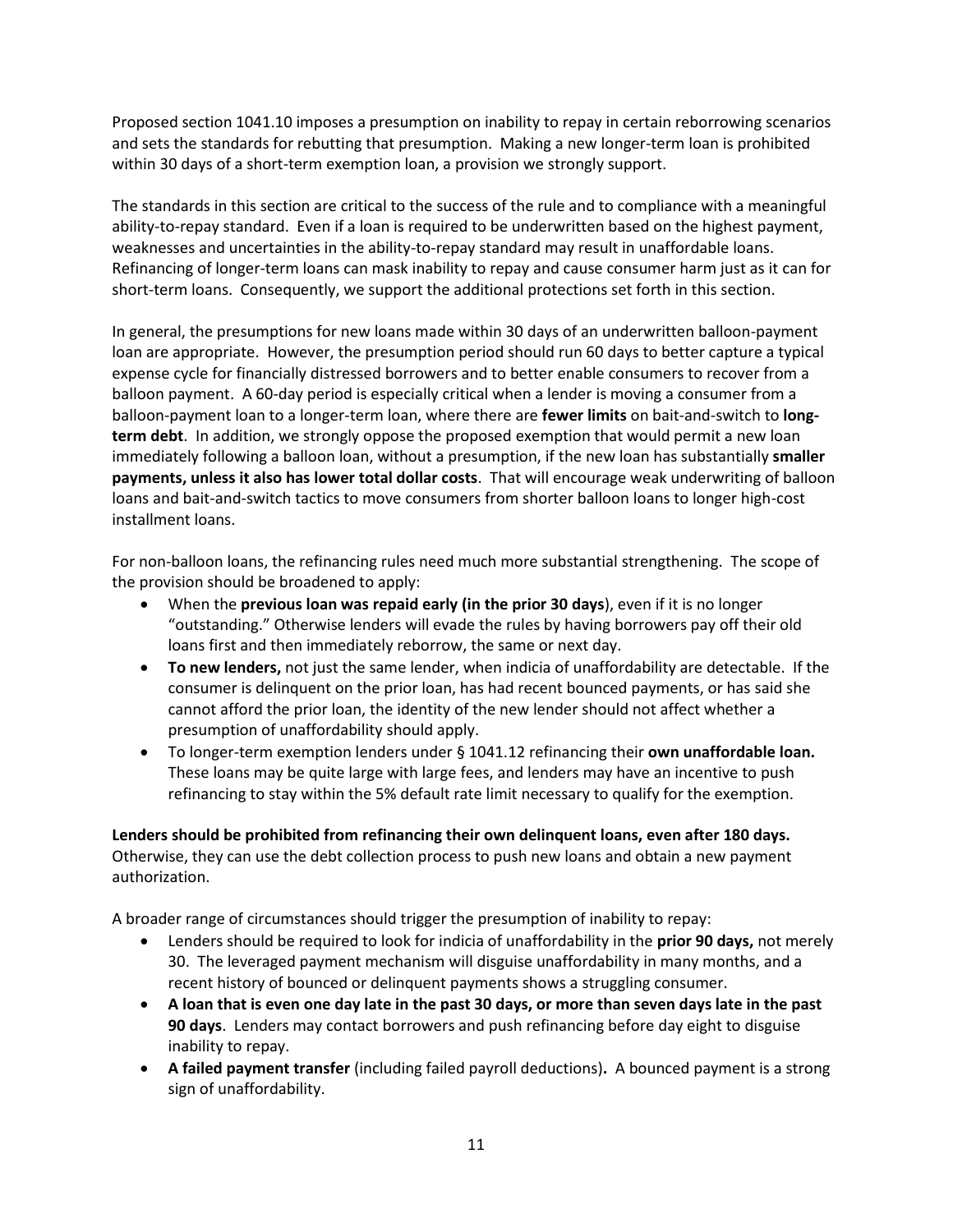- Payments **not initiated due to nonsufficient funds**. With new technologies or by taking bank account login information, lenders may learn the consumer does not have enough money to make a payment even if the payment does not bounce.
- **Revocation of payment authorizations**, unless the consumer has since made an on-time payment. The revocation may be triggered by payment failures, and consumers also revoke payment authorizations when they cannot afford the payment.
- An expression of inability to meet **major financial obligations or basic living expenses**, not just the loan payment. Money is fungible, and the ability to repay standard applies to all obligations and expenses, not just the loan payment.
- Reborrowing **before making substantial progress in repaying the loan (i.e., repaying 75% of principal),** not merely receiving a small amount of cash-out. Enforcement of and compliance with a true ability-to-repay without reborrowing test is undermined when borrowers need more cash early in the loan term. Lenders are able to exploit that need and to extend the debt trap. A cash-out standard also pushes larger loans, a phenomenon that can already be seen in the CFPB's data.
- **New delinquencies on the credit report.** If new negative information shows that the consumer has not been able to make payments on major financial obligations or basic living expenses since the outstanding loan was taken out, that is powerful evidence of inability to repay.

When indicia of unaffordability are present, there should be **no exception to the presumption** for:

- **Loans with smaller payments.** Smaller payments on the new loan do not change the unaffordability of the previous loan, and permitting lenders to refinance their own unaffordable loans will encourage bait and switch.
- **Loans with a lower APR**, unless the total **dollar amount** of new payments is lower than those remaining. Bigger and longer loans frequently have lower APRs than shorter loans, but if a consumer cannot afford a 300% loan, that does not make a 150% loan affordable.

**The term "improvement in financial capacity" should be defined to mean only an improvement in net income or major financial obligations** as defined in the ability-to-repay rules. That appears to be the CFPB's intention, but the rule is not clear.

**Lenders should not be permitted to use** *any* **type of non-covered loan as a bridge loan**. Permitting any loan to bridge the 30-day cooling off or presumption period will undermine it. Lenders could use balloon loans with no payment mechanism or loans secured by a mobile phone and rely on aggressive debt collection to bring borrowers back. Bridge loans should also **completely restart, not just toll**, the 30-day period.

**Only one refinancing should be permitted**. There should be a prohibition on a second refinancing. Where permitted, refinancing, particularly early in the loan term, should be an occasional exception to a standard of ability to repay without reborrowing, not a routine pattern of loan flipping that compounds costs extends the debt trap of unaffordable loans secured by leveraged payment mechanisms or vehicle titles.

#### **Open-end credit** needs more protection:

 **Increases in credit lines should be viewed as a refinancing** subject to the presumption of inability to repay after a balloon payment or if indicia of unaffordability are present. An increased credit line is just like a new loan.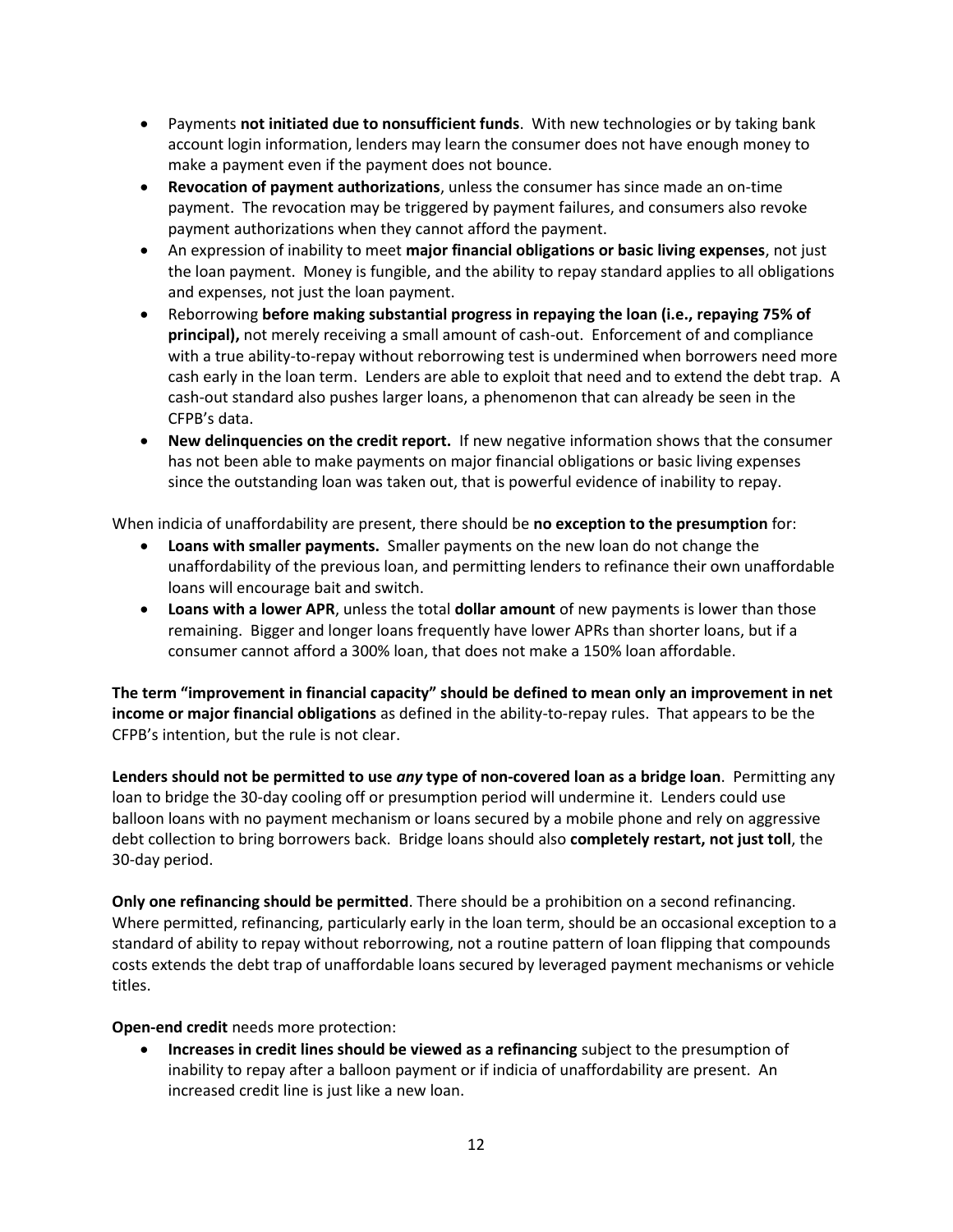- In addition, **new advances** on an existing credit line should also be viewed **as refinancings and be subject to the presumption (and a potential freeze on the credit line), if indicia are present showing that the credit line is proving unaffordable.** Especially, but not only, during the periodic review of ability-to-repay, delinquencies, bounced payments, and other indicators of distress show unaffordability that should result in the credit line being frozen until and unless the consumer's financial capacity improves.
- **Advances that are repayable in 45 days** or less should be treated as closed-end short-term loans.

The CFPB should **review portfolio-wide refinancing rates**. High rates of refinancing should be evidence that the lender's underwriting standards are inadequate. The CFPB should also track data on the number of loans that meet the indicia of unaffordability but gain an exemption from it or overcome the presumption. This is especially critical if the rule retains exceptions for loans with smaller payments or lower APRs.

### **Exemption from Ability-to-Repay for Longer-Term Loans Is Vulnerable to Exploitation.**

The proposal provides two exemptions from ability-to-repay for longer-term loans. One tracks the National Credit Union Administration's Payday Alternative Loans (PAL) program and exempts loans not exceeding annual interest of 28% and a \$20 application fee, up to six times annually (the PAL exemption). The other exempts loans with an APR of 36% or less, fee-inclusive with the exception of an origination fee that can be \$50 or a reasonable portion of the lender's origination costs, made up to four times annually per lender, so long as the portfolio-wide default rate does not exceed 5% (the Section 12 exemption).

As proposed, the longer-term exemption loans pose risk of inflicting substantial harm for three primary reasons:

First, any exemption from an ability-to-repay requirement is inconsistent with and undermines the central principle underlying the rule. That principle matters not only for this rule, but for the significance of the ability-to-repay principle in every credit-related context, in every regulatory sphere, going forward. We understand that these exemptions were designed with the intent of excluding products currently issued by credit unions and community banks that have not been a cause for great concern of consumer harm. But the exemptions will be available to all lenders and will be vulnerable to exploitation. **The Bureau should apply the ability-to-repay principle to every covered loan.** 

Second, any exemption must not sanction unreasonably high origination fees, lest the risk of substantial harm is too great. The \$50 fee sanctioned on each loan in the Section 12 exemption, permitted four times annually, is too high and is not adequately supported by the data the Bureau presents. Moreover, this fee has no clear upper bound, which could result in very costly loans, particularly small ones. A high upfront fee encourages lenders to flip borrowers from one early refinance to another, adding to the risk of the substantial harm. Sanctioning a large origination fee also bolsters lenders' efforts to introduce those fees into state law, without even the limits the Bureau imposed. If this exemption is retained, the rule should limit the fee to **10% of the credit extended up to a maximum of \$30 and limit the fee to one per year**. To discourage loan flipping, it should also require a **pro rata refund** of origination fees for early refinancings.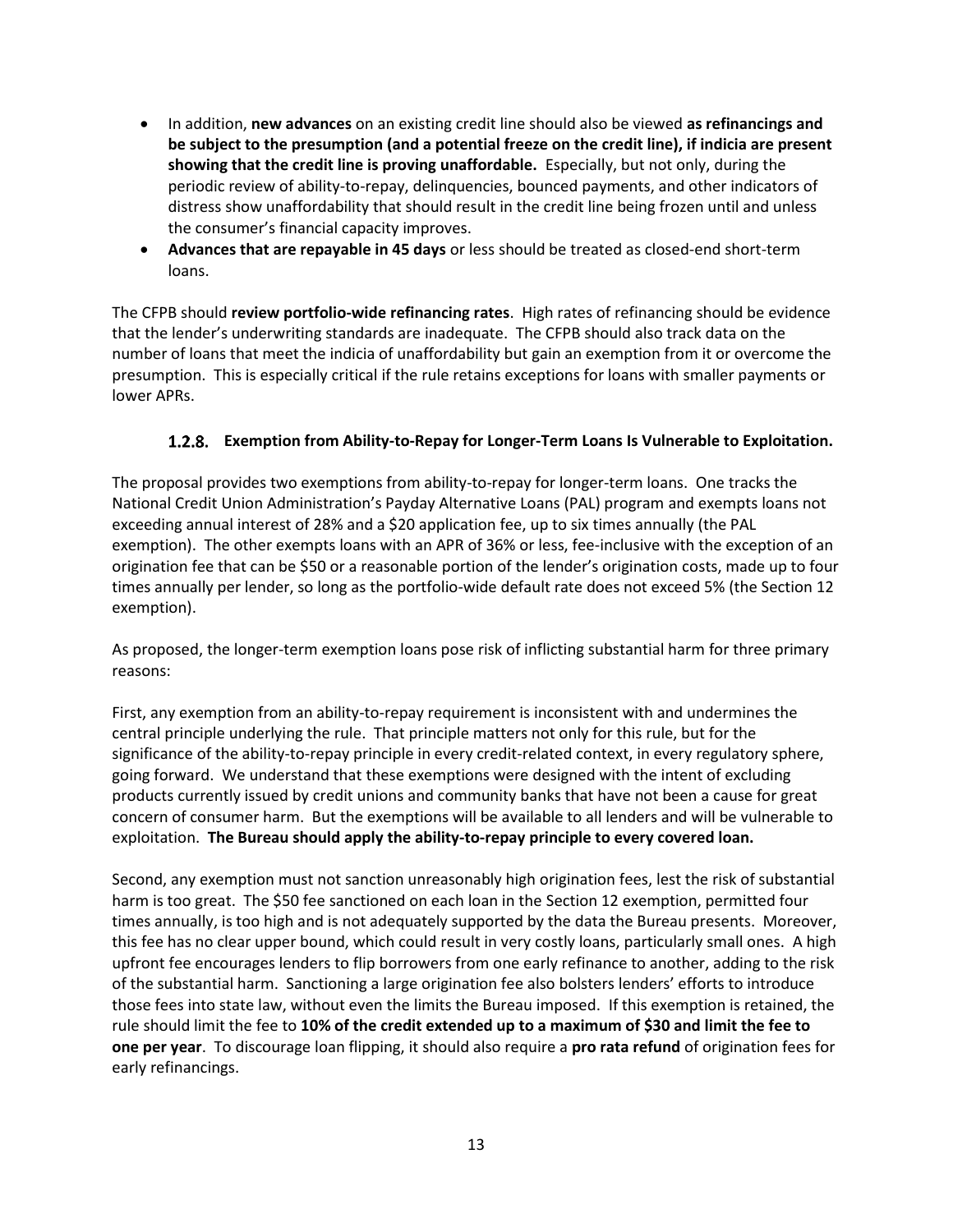Third, the rule must be carefully designed to ensure that lenders do not use longer-term exemption loans as bridge loans to evade the provisions aimed at preventing flipping for both short- and longerterm loans. As designed, the rule does not prevent lenders from putting borrowers directly into exemption loans following an unaffordable balloon loan or any longer-term loan repaid early. This has the effect of (1) masking the unaffordability of the prior loan by tiding the borrower over until the lender can put the borrower back into a non-exempted covered loan; and (2) ultimately permitting the lender to keep the borrower in unaffordable debt indefinitely, without ever triggering a presumption of inability to repay. Thus, the rule should prohibit longer-term exemption loans from being **used as bridge loans** that have the effect of masking unaffordable loans made by the **same lender.**

In addition, we urge that vehicle title loans not be eligible for these exemptions.

Finally, we support the Bureau's decision **not** to include an exemption based solely on a **5% payment-toincome ratio** as originally included in the preliminary SBREFA outline. There is little reason to presume that a \$100 monthly loan payment will be affordable for a typical, already financially distressed borrower earning \$24,000 per year. Indeed, the Bureau's more recent data found that default rates on high-cost installment loans, even at payment-to-income ratios not exceeding 5%, reached 28-40%. However, payment size does matter, and we urge the Bureau to closely scrutinize the affordability of loans with large payment-to-income ratios.

# **Payment Protections Are Warranted and Should Be Stronger.**

Given the abusive and unfair practices rampant in the payments space for payday and vehicle title loans, we strongly support a failed payment trigger that requires a lender to obtain a new payment authorization.

**However, based in part on the Bureau's own recently published online payments data, we urge that the trigger requiring reauthorization be one failed payment rather two.** The Bureau's study found that after one payment attempt failed, only 30% of second attempts succeeded—meaning 70% of second attempts failed. The Bureau also found that 36% of borrowers who experienced a bounced payment had their checking account closed.

If the rule retains its limit of two consecutive failed payments rather than one, additional protections are needed:

- View failed payments in **two consecutive months** as consecutive failures, even if the lender was able collect re-initiated payments, fees, or biweekly payments that do not coincide with rent in between.
- An additional trigger of **three cumulative failed payments**, whether consecutive or not**, over a rolling twelve months.**
- After two consecutive failures and then a third **after a new payment authorization, a fourth attempt should not be permitted**. This is especially important after a refinancing.

We support the proposals for notice of upcoming payment transfers and of consumer rights after payment authorization is revoked. We further urge that consumers be informed of a clear **right to revoke authorization**; that **multiple payment channels** not be permitted; and that lenders be required to comply with applicable **payment network rules**.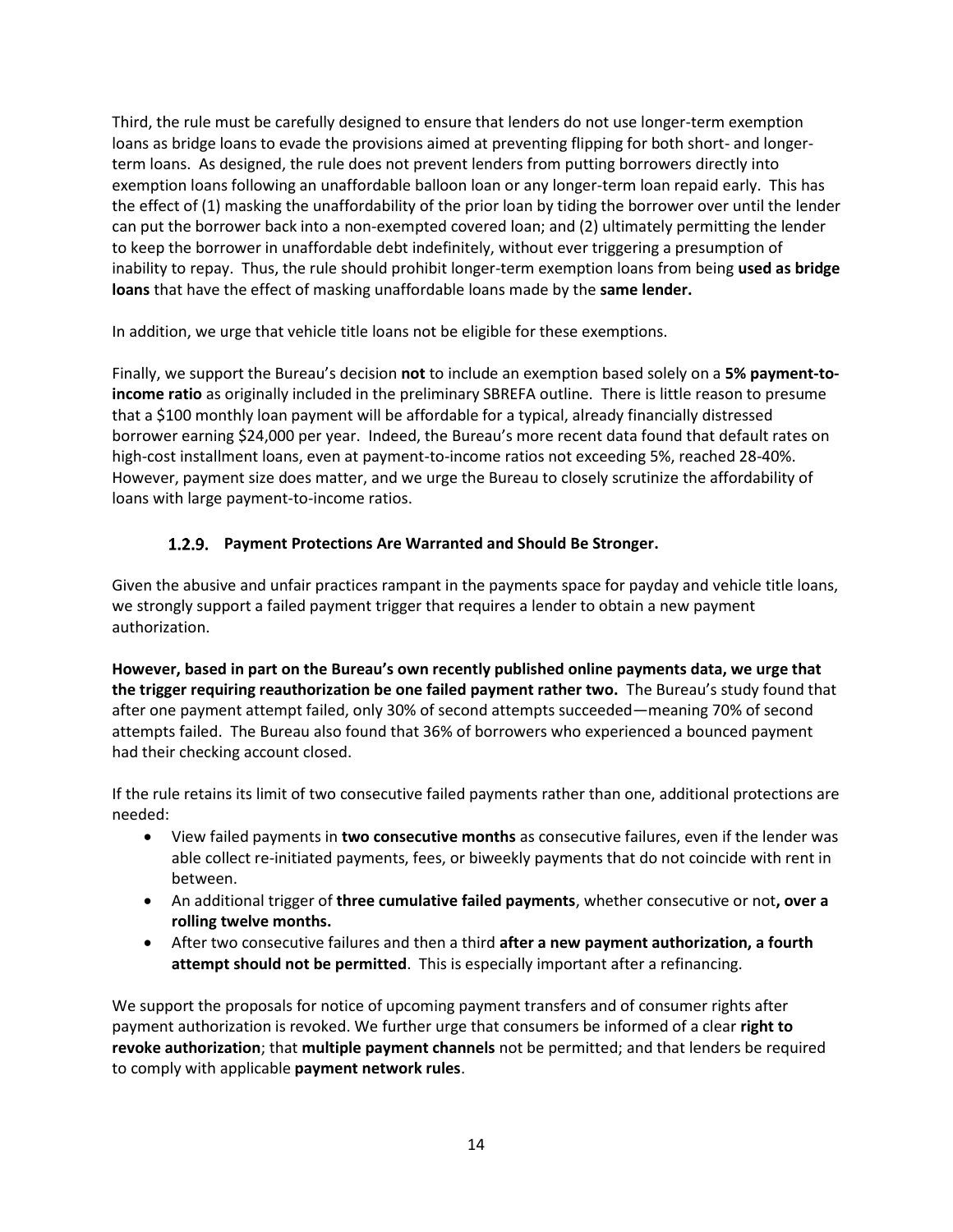### **The Information Furnishing Requirements to Registered Information Systems Are Essential to the Rule As a Whole.**

The requirement to report to registered information systems (RIS) is critical to enable compliance with provisions addressing loan flipping restrictions. The reporting will also provide data on a borrower's loan performance (like delinquencies, defaults, and collections activity) on covered loans that lenders should be required to consider in making a reasonable ability-to-repay determination.

We support requiring lenders to report covered loan information **to every registered information system.** To facilitate the utility of the data across lenders and help ensure accuracy, we urge that CFPB require specific consumer identifying information with strict matching criteria.

We generally support the information the proposal requires lenders to report but urge that it be expanded. The feasibility of including more information is supported by more detailed requirements for existing state databases.

We strongly support the need for the function the registered information systems (RISs) serve in the proposed rule, and if the Bureau does not take on that function itself, we support the RIS approach. But in the interest of best protecting consumers, **we urge the CFPB to consider taking on this role itself (**via a contractor), much as the 14 states with covered loan databases have done.

With respect to RISs, compliance with the **Fair Credit Reporting Act is essential.** The Bureau should mandate the development and use of a s**tandardized data reporting format**.

We strongly urge the Bureau to **prohibit** use of RIS information for **marketing (including prescreened "offers" of credit)** and **non-credit uses such as employment and insurance**. Otherwise, the creation of these new RISs could harm consumers and make them prey to debt settlement and credit repair scams.

# **Record Retention and Reporting Requirements to the Bureau Should Be Enhanced.**

We support both the proposed compliance program and record retention requirements. But we urge requiring lenders to **retain records longer than 36 months** when needed to substantiate RIS/CRA reporting.

We also urge the Bureau to require lenders to retain **additional data** and to report it to the Bureau and State enforcement agencies, in order bolster enforcement of the rules and the ability to detect evasions. Particularly critical is reporting on the percentage of a lender's portfolio that:

- Departs from clear verification evidence;
- Has a presumption of inability to repay, relies on an exception to that presumption, or rebuts it;
- Has various metrics of loan performance, including delinquencies, defaults and other indicators that consumers are struggling;
- Results in debt collection or debt sales.

We provide a list of examples of aggregate data that will aid in enforcement of the rule.

We further urge that the Bureau **create a public, searchable database** with key information (such as default and reborrowing rates) **by state and by lender** and **publish an annual report**, including statelevel data, based on the data lenders have reported.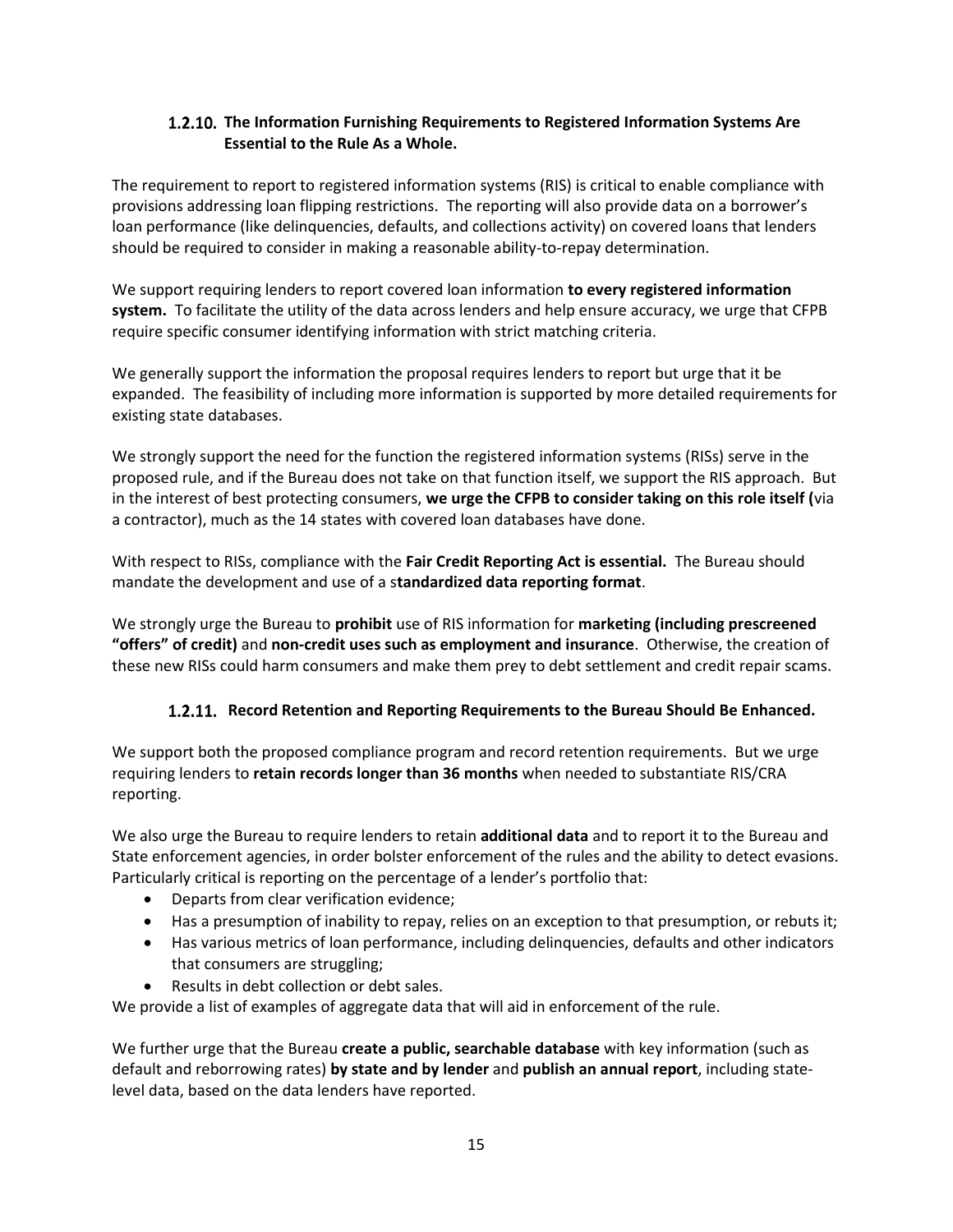### **The Prohibition Against Evasion Must Be Stronger.**

We strongly support a general anti-evasion provision, and indeed the history of evasion in these markets demands a strong one. We support a provision along the lines of what the proposal includes, but we urge that the Bureau do the following:

- Address any clearly foreseeable evasions within the substantive provisions of the rule itself.
- Eliminate the "intent" element of the evasion prong that risks gutting it.
- Modify the existing examples in the Commentary to support a stronger interpretation of the anti-evasion provision.
- Include additional examples of evasion.

# **The Proposed Severability Provision Is Important and Appropriate.**

We strongly support the rule's proposed severability provision: "The provisions of this rule are separate and severable from one another. If any provision is stayed or determined to be invalid, it is the Bureau's intention that the remaining provisions shall continue to be in effect."

The proposed rule is critical to protect consumers from harm. Should certain provisions be stayed or ruled invalid, there are others that would still provide substantial needed protection to consumers.

# **The Benefits of the Proposed Rule Far Outweigh Its Costs (Dodd-Frank Act Section 1022(b)(2) Analysis).**

The Bureau's cost/benefit analysis required under Dodd-Frank § 1022(b)(2) thoroughly demonstrates that the benefits of the proposed rule far outweigh the costs. The Bureau solicits comment on its preliminary analysis, and we offer some observations, noted here and discussed further below.

First, in connection with the Bureau's duty to consider the impact on access to credit, access is most appropriately construed broadly. Households with lower credit scores are served by a range of credit products. High-cost loans drive out lower-cost ones from responsible lenders. Unaffordable payday and vehicle title loans generate their own demand for reborrowing rather than meeting consumers' credit needs. The 90 million Americans living in states without payday lending deal also with cash shortfalls without unaffordable payday loans and the harms they cause.

Second, the proposed underwriting requirements, with our proposed recommendations, are **not too costly to be feasible.** Fintech companies are eager to develop solutions that will streamline compliance.

Finally, some statements the Bureau makes in the cost/benefit analysis expose vulnerabilities in the rule and reinforce the need to strengthen it.

# **The Rule Should Make Clear that Offering or Collecting a Loan in Violation of State Law Is an Unfair, Deceptive, and Abusive Practice.**

A substantial number of states have strong laws in place to protect their residents from the harm of unaffordable payday and vehicle title loans, including usury limits. These states can and do enforce their